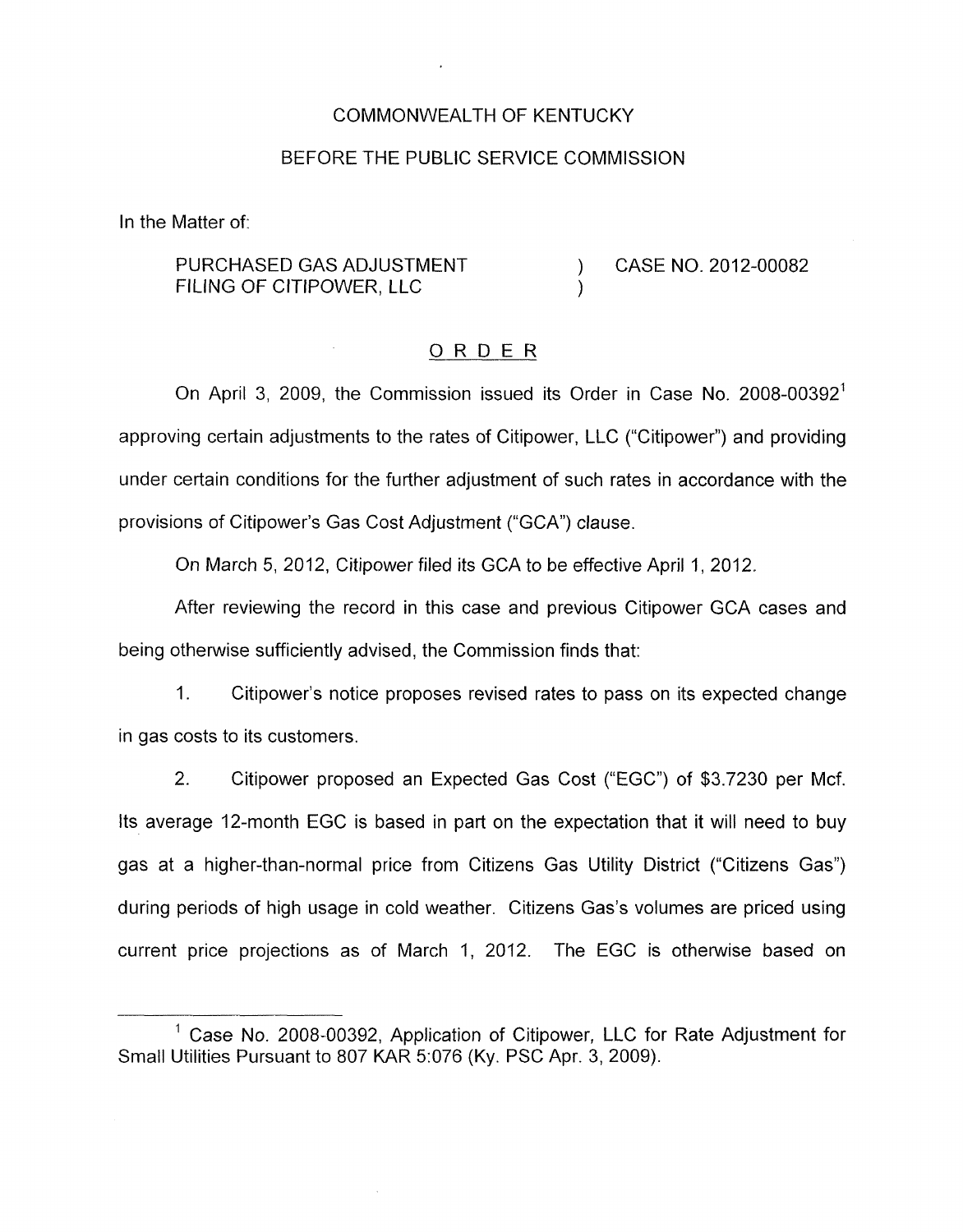Citipower's expected cost of gas from its primary supplier, Citigas, LLC ("Citigas") (an affiliate pursuant to KRS 278.010(18)), using the New York Mercantile Exchange (NYMEX) Natural Gas 12-Month strip rate for March 2012. Citipower's current EGC of \$3.7230 per Mcf is a decrease of \$.9891 per Mcf from the prior approved EGC of \$4.7121 per Mcf.

3. Citipower's notice sets out no Refund Adjustment.

4. Citipower's notice sets out a current quarter Actual Adjustment ("AA") of (\$.0523) per Mcf. Citipower did not use the \$5.17 Unit Cost of Gas quoted by Citigas for the months of October, November, and December 2011 in calculating its monthly cost difference. Correcting this produces a current AA of (\$.0554) per Mcf. Citipower's total AA of  $(\$.5357)$  per Mcf reflects previous quarter AAs of  $(\$.2314)$  and  $(\$.1675)$ which Citipower had set out as positive amounts in error. The (\$.5357) total AA represents a decrease of \$.5182 per Mcf from its previous AA of (\$.0175).

5. Citipower's notice sets out a current quarter Balance Adjustment ("BA') of \$.0257 per Mcf. Citipower's total BA is \$.2511 per Mcf, which is an increase of \$.0257 per Mcf from its prior total BA of \$.2254 per Mcf.

6. These combined adjustments produce a GCA of \$3.4384 per Mcf, which is a decrease of \$1.4816 per Mcf from the previous rate of \$4.9200 per Mcf.

7. The rates in the Appendix to this Order are fair, just, and reasonable, and should be approved for billing for service rendered on and after April 1, 2012.

IT **IS** THEREFORE ORDERED that:

1. The rates proposed by Citipower are denied.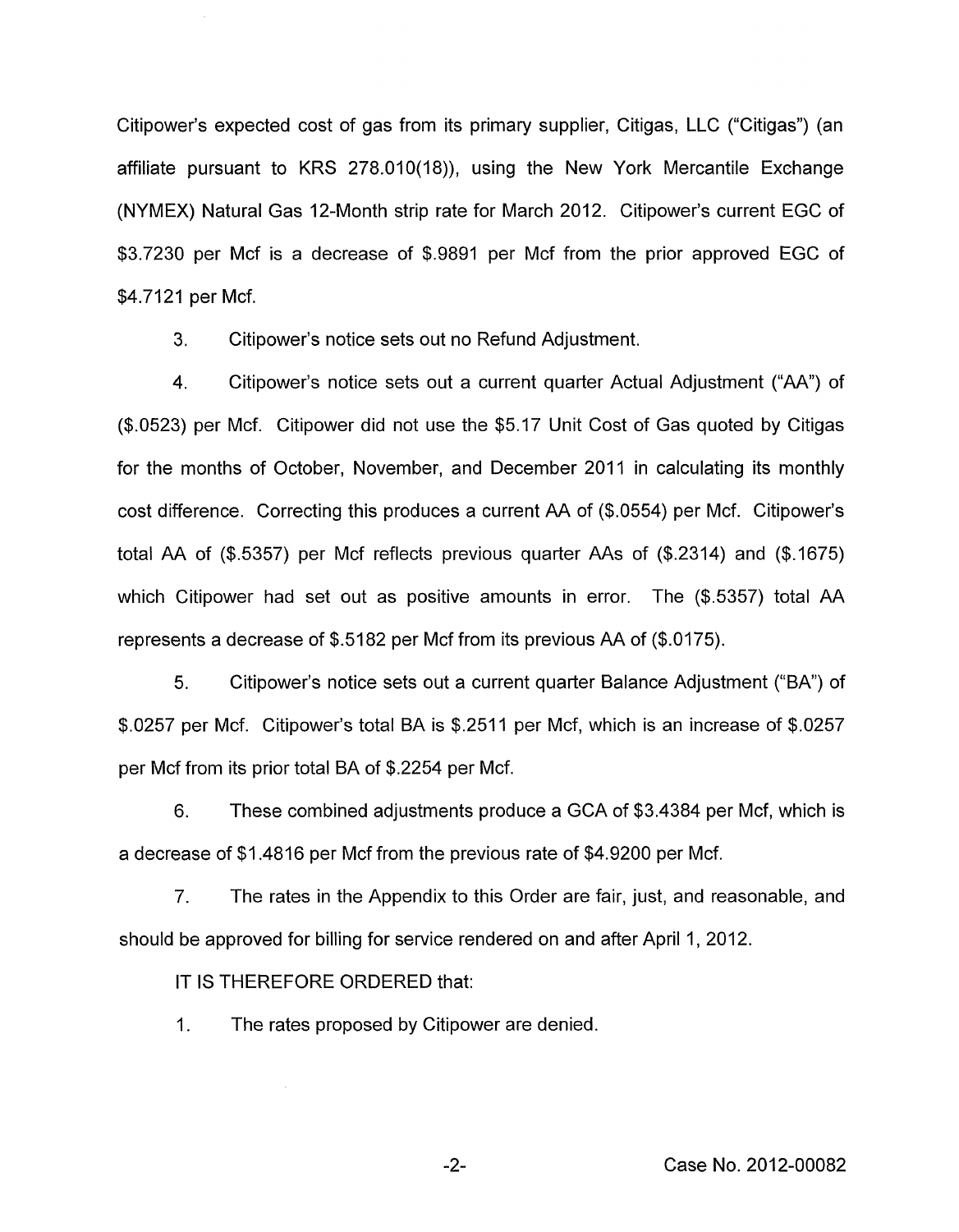2. The rates in the Appendix to this Order are fair, just, and reasonable, and are approved for billing for service rendered on and after April 1, 2012.

**3.** Within 20 days of the date of this Order, Citipower shall file its revised tariff sheets with the Commission setting out the rates authorized herein and reflecting that they were approved pursuant to this Order.

By the Commission



Director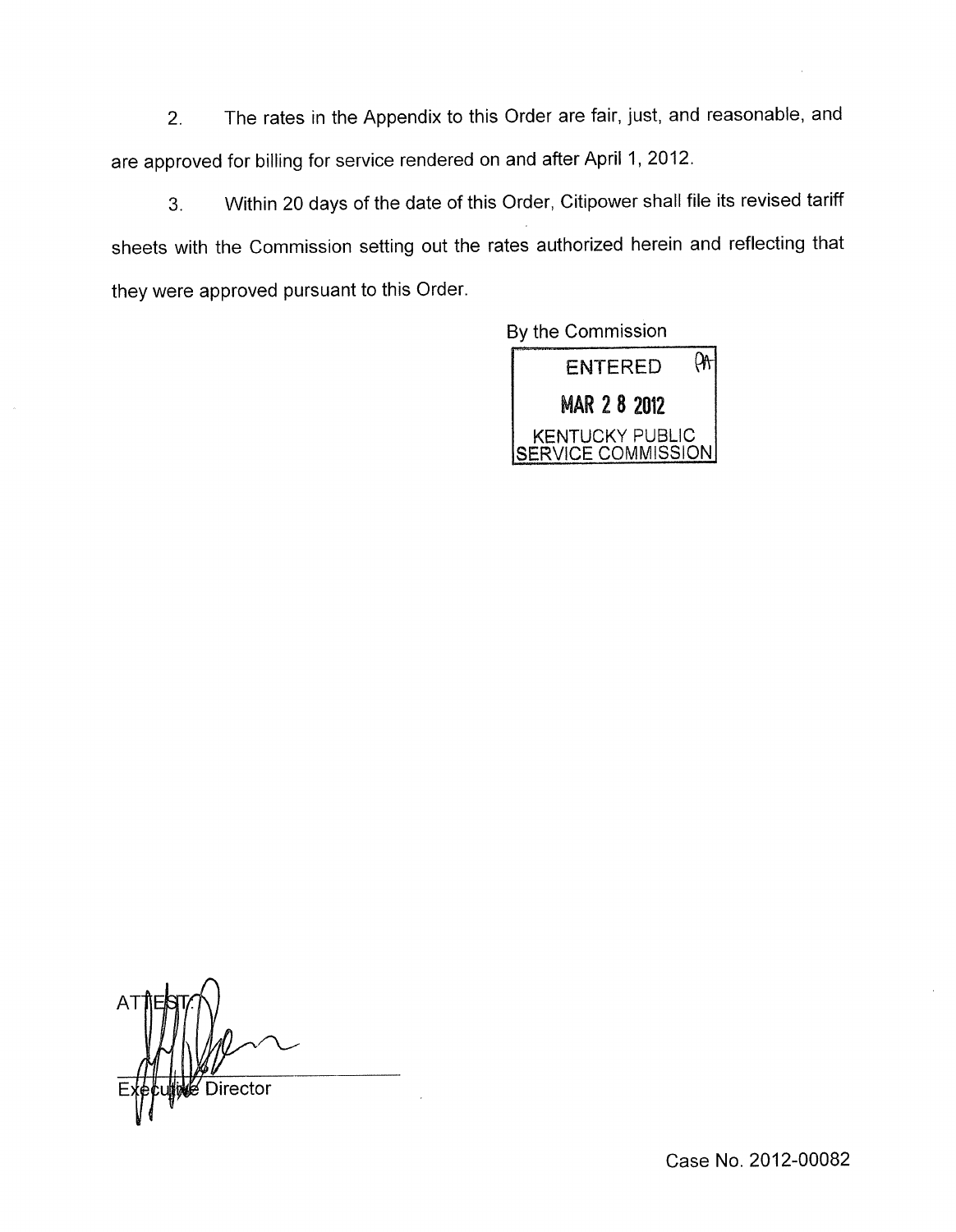## APPENDIX

# APPENDIX TO AN ORDER OF THE KENTUCKY PUBLIC SERVICE COMMISSION IN CASE NO. 2012-00082 DATED MAR  $2.8$   $2.012$

The following rates and charges are prescribed for the customers served by Citipower, LLC. All other rates and charges not specifically mentioned herein shall remain the same as those in effect under authority of the Commission prior to the effective date of this Order.

Residential and Commercial

|                 | <b>Gas Cost</b><br>Recovery |          |           |  |
|-----------------|-----------------------------|----------|-----------|--|
|                 | <b>Base Rate</b>            | Rate     | Total     |  |
| Volumetric Rate | \$7.6492                    | \$3.4384 | \$11,0876 |  |

The volumetric rate will apply to all Mcfs sold, subject to a minimum bill of \$5.00. In those cases where the usage applied to the volumetric rate results in an amount less than \$5.00, the customer will be charged the \$5.00 minimum.

#### Industrial and Institutional

|                        | <b>Gas Cost</b><br>Recovery |          |           |  |
|------------------------|-----------------------------|----------|-----------|--|
|                        | <b>Base Rate</b>            | Rate     | Total     |  |
| <b>Volumetric Rate</b> | \$6,6492                    | \$3.4384 | \$10.0876 |  |

The volumetric rate will apply to all Mcfs sold, subject to a minimum bill of \$5.00. In those cases where the usage applied to the volumetric rate results in an amount less than \$5.00, the customer will be charged the \$5.00 minimum.